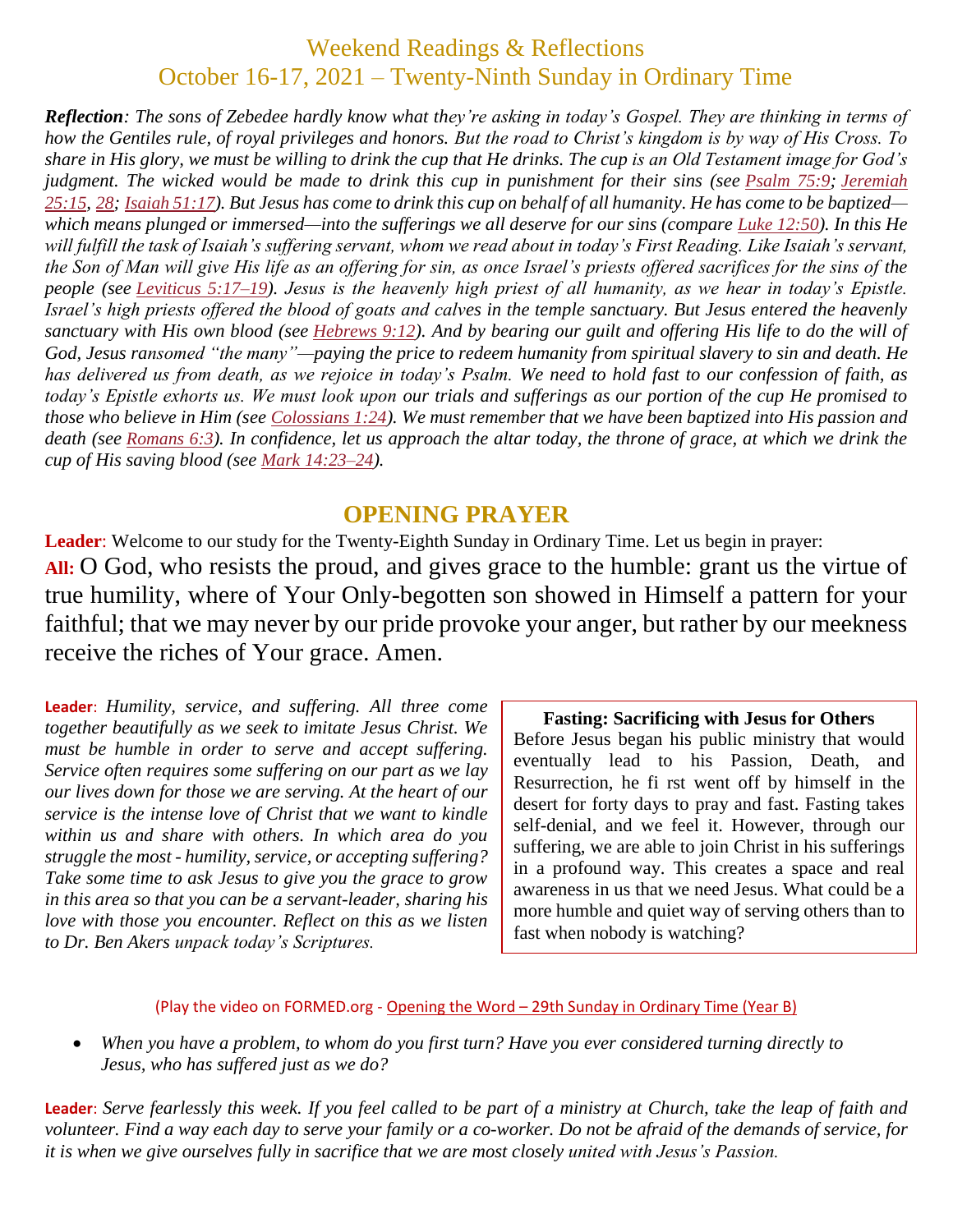# **FIRST READING** ~ Isaiah 53:10-11 ~

The LORD was pleased to crush him in infirmity. If he gives his life as an offering for sin, he shall see his descendants in a long life, and the will of the LORD shall be accomplished through him. Because of his affliction he shall see the light in fullness of days; through his suffering, my servant shall justify many, and their guilt he shall bear.

*The Prophet Isaiah is with God's people in Exile in Babylon. He makes a prophecy of a great leader who will not be like any leader ever known: God will allow his life to be crushed which will 'ransom' and 'justify' (make right) all people. Verses like this in Isaiah form the '4 songs of the suffering servant'. Christians understand these texts as teaching us about Jesus' suffering.* 

 *Have you experienced anyone willing to 'suffer' for you? Can you think of any story where someone restored friendship with another at great 'cost'? What happened? How does this help you make sense of Jesus' suffering for you?*

### **SECOND READING**  $\sim$  2 Hebrews 4:14-16  $\sim$

Brothers and sisters: Since we have a great high priest who has passed through the heavens, Jesus, the Son of God, let us hold fast to our confession. For we do not have a high priest who is unable to sympathize with our weaknesses, but one who has similarly been tested in every way, yet without sin. So let us confidently approach the throne of grace to receive mercy and to find grace for timely help.

*The Letter to the Hebrews continues to explain how Jesus' death and resurrection has replaced the Jewish High Priest in the Temple. Instead of 'walking through the curtain' which separated people in the Temple from the sacred place of the Holy of Holies - God's presence - Jesus' death allows him to pass into heaven. Instead of the High Priest sprinkling blood on the Mercy Seat inside the Holy of Holies to bring forgiveness, Jesus on the cross has become the throne of grace - the new revelation of God's Mercy.* 

 *Where do you go to, look at, feel, the mercy and forgiveness of God? Consider praying this week with a crucifix or at church in front of the tabernacle - to find grace.*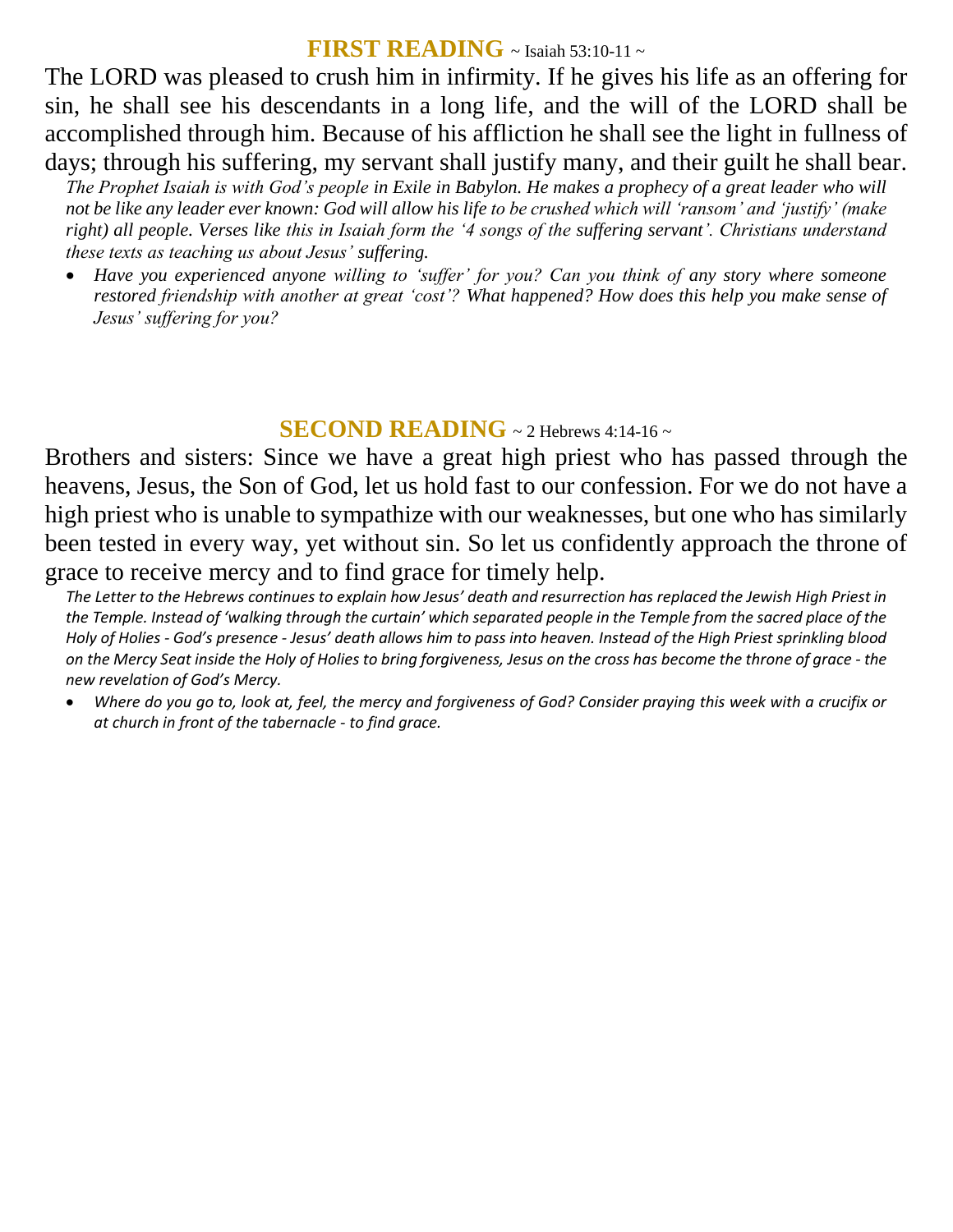#### **GOSPEL** ~ Mark 10:35-45 ~

James and John, the sons of Zebedee, came to Jesus and said to him, "Teacher, we want you to do for us whatever we ask of you." He replied, "What do you wish me to do for you?" They answered him, "Grant that in your glory we may sit one at your right and the other at your left." Jesus said to them, "You do not know what you are asking. Can you drink the cup that I drink or be baptized with the baptism with which I am baptized?" They said to him, "We can." Jesus said to them, "The cup that I drink, you will drink, and with the baptism with which I am baptized, you will be baptized; but to sit at my right or at my left is not mine to give but is for those for whom it has been prepared." When the ten heard this, they became indignant at James and John. Jesus summoned them and said to them, "You know that those who are recognized as rulers over the Gentiles lord it over them, and their great ones make their authority over them felt. But it shall not be so among you. Rather, whoever wishes to be great among you will be your servant; whoever wishes to be first among you will be the slave of all. For the Son of Man did not come to be served but to serve and to give his life as a ransom for many."

*Jesus has just finished his third prediction of his suffering and death (Mk 10:32). The immediate request of James and John for positions of power reveal they do not understand what Jesus' death means. The indignation of the others reveals they were all secretly seeking power and glory. The Kingdom of God and the Messiah to make it happen is still thought of as a strong political and military figure, and a triumphant banquet and honors given when the victory is won. And like other rulers, power will then be exercised as authority over them. Such a mindset will breed continual violence.* 

 *How do you view violence and war? Do you secretly wish leaders would use power over others? Do you think the way of non-violence works?*

*Drink the cup and baptism are phrases full of meaning. The Father of the house would fill the cup of each member of the home. It was descriptive of God the Father giving out the plan / lot which was assigned for each person. It symbolized God's will. Baptism was not so much a water baptism as an immersion into the will of God - often involving some struggle and pain. Jesus is sharing with his disciples, the cup (job) is to set people free from the grip of sin and bondage and satan. This is a task which will involve hardship and suffering.* 

*What does drink the cup and baptism mean for your life? Does it cost you anything?*

*Jesus teaches about leadership. He uses some colorful images. Servant / Slave - humble service at a meal rather than a position of glory and being waited on hand and foot. Ransom - in Jewish culture a person in debt or enslaved could be ransomed back. Like a special family object in a pawn shop that is to be recovered and returned to the family. In religious worship it was also understood as an atonement offering to bring forgiveness and a re-union with God.* 

*How do you understand and exercise leadership? Have you ever actively said NO to Power. Pride. Greed?*

### **MEDITATION**

Who doesn't want to be first, and to be esteemed and honored by others? We seem to have an unquenchable thirst for recognition and fame, power and authority to rule